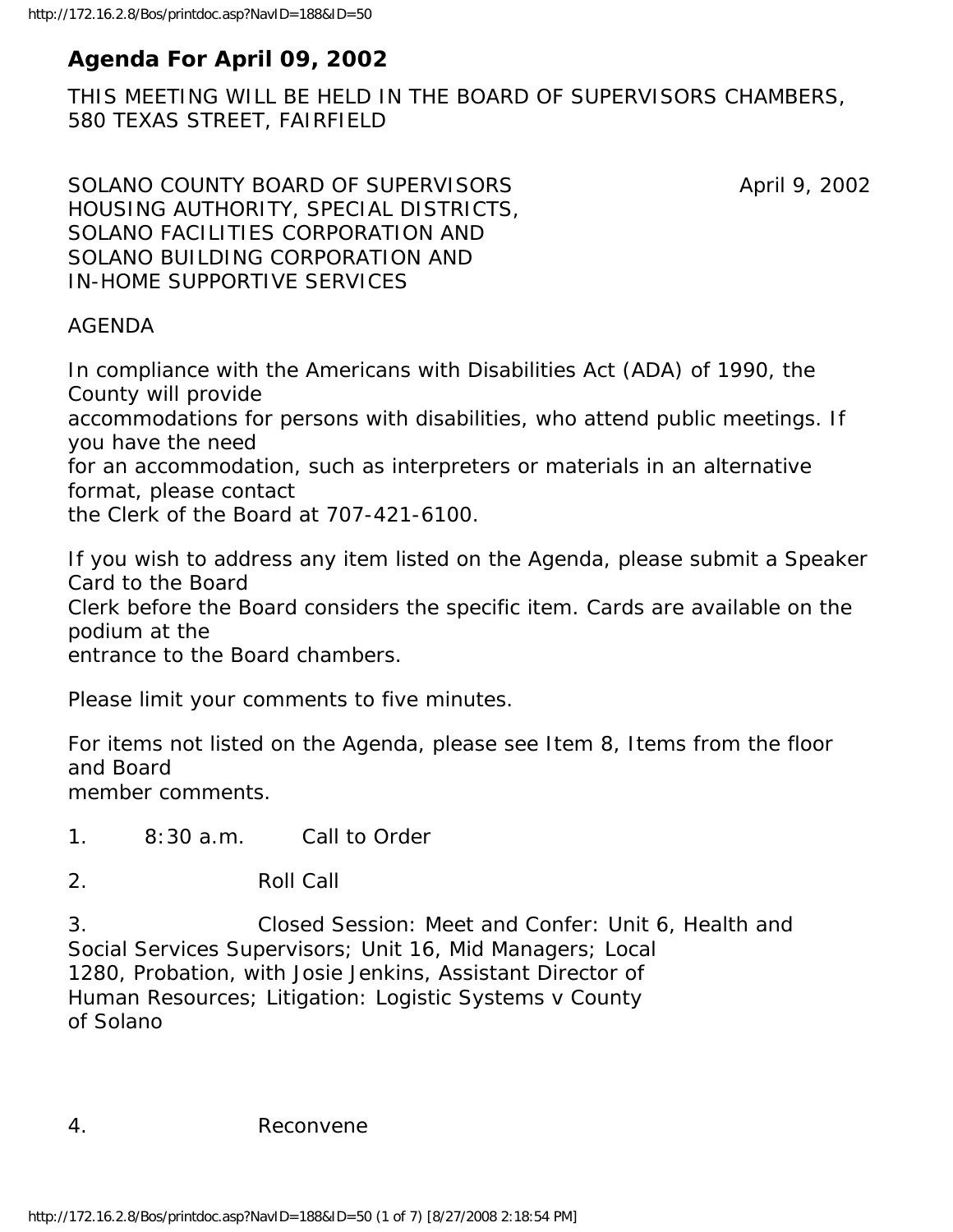| 5. | Report of Action in Closed Session (if applicable): |
|----|-----------------------------------------------------|
| 6. | Salute to the Flag and a Moment of Silence:         |

- 7. Presentations: None
- 8. Items from the floor and Board member comments

This is your opportunity to address the Board on a matter not listed on the Agenda, but it must be within the subject matter jurisdiction of the Board. Please submit a Speaker Card before the first speaker is called and limit your comments to five minutes.

- 9. Additions to or Deletions from the Agenda
- 10. Approval of the Agenda
- 11. Approval of Consent Calendar

The Board considers all matters listed under the Consent Calendar to be routine and will adopt them in one motion. There will be no discussion on these items before the Board votes on the motion unless Board members, staff or the public request specific items be discussed and/or removed from the Consent Calendar. If you wish to address specific items on the Consent Calendar, please submit a Speaker Card before the Board takes action on the Consent Calendar and appropriately limit your comments to five minutes.

CONSENT CALENDAR

GENERAL GOVERNMENT

12. Clerk of the Board of Supervisors: Approval of Minutes: Board of Supervisors March 26, 2002

13. Assessor/Recorder:

Approval of an agreement for Mineral Appraisal Services with William J. Hunter & Associates for the period April 15, 2002 through April 15, 2005 at an initial annual base cost of \$33,600

14. General Services: Approval of an agreement with PETDATA, INC. to provide animal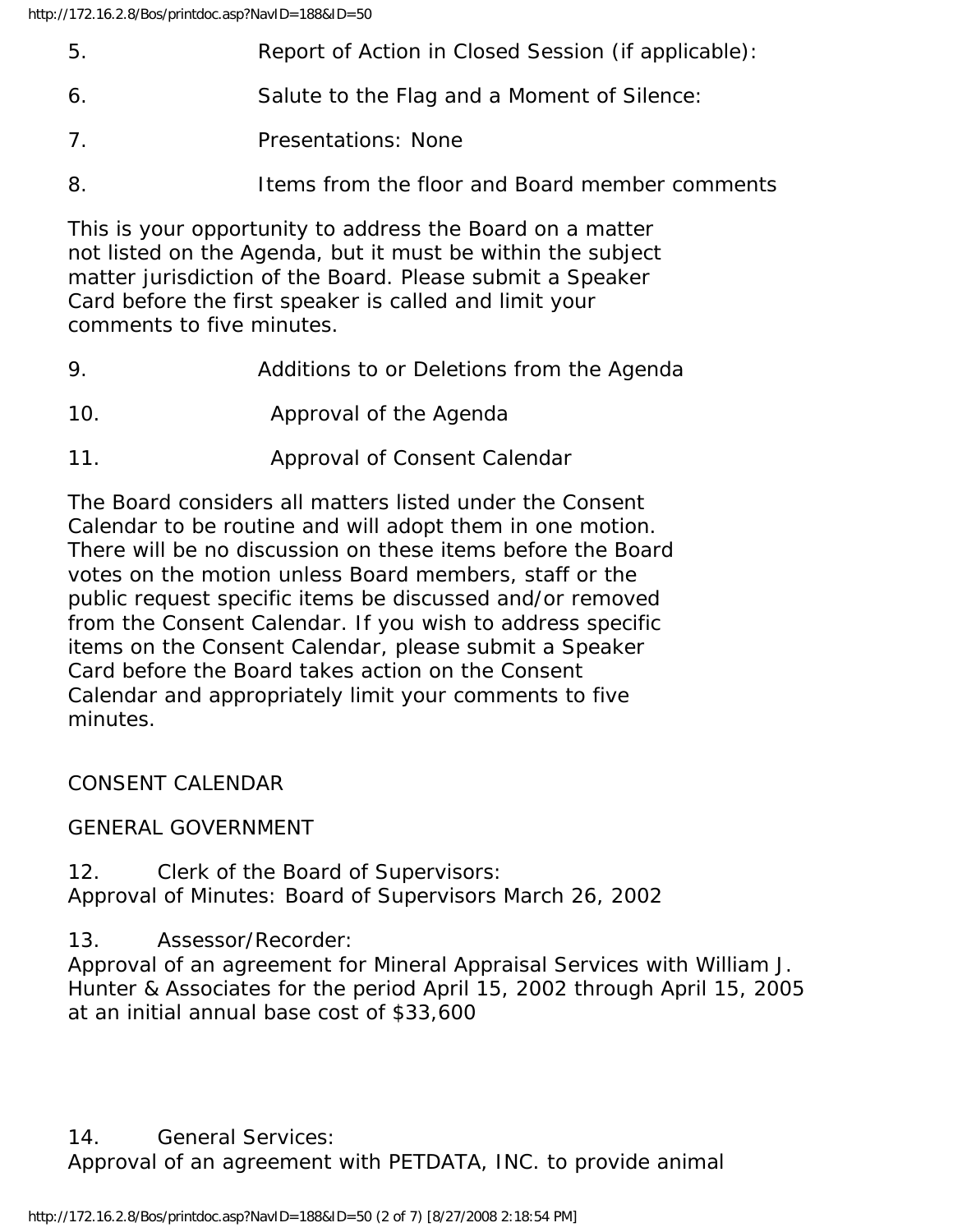license processing services for the Animal Care Division for a charge of \$3.25 per license processed for the period of February 1, 2002 through January 31, 2003 with a provision for one two-year extension; authorize the General Services Director to sign the agreement and any extensions; approval of an appropriation transfer of Unanticipated Revenue in the amount of \$10,653 from animal licensing and penalty fees to pay for the licensing service (4/5 vote required)

## 15. Human Resources:

Adoption of a resolution approving the Memorandum of Understanding for Unit 6, Health and Social Services Supervisors, represented by Public Employees Union Local One, for the term of September 30, 2001 through October 11, 2003

16. Treasurer/Tax Collector/County Clerk:

Approval of a Resolution, Indenture, Form of Bond and Bond Purchase Contract to provide for the issuance of \$20,000,000 in General Obligation Bonds for the Vacaville Unified School District

HEALTH AND SOCIAL SERVICES: None

## CRIMINAL JUSTICE:

17. Sheriff/Coroner/Public Administrator:

A) Approval of an agreement with Phoenix Programs for licensing and operation of a transitional adult mental health facility for mentally ill offenders in an amount not to exceed \$1,916,505 from April 9, 2002 through June 30, 2004 (funded with grant funds and Medi-Cal reimbursement funds)

B) Approval of a contract with WILLIAMS SCOTSMAN, Inc. for the period April 9, 2002 through October 31, 2004 to construct a modular building at the Claybank Detention Facility for housing and treatment of Mentally Ill Offender Crime Reduction Program (MIOCR) participants at a total cost of \$607,067 (contract financed by MIOCR grant funds)

## 18. Probation:

Adoption of a resolution amending the Allocation List for the Probation Department related to the Proposition 36 Program to add 1.0 FTE Deputy Probation Officer, 1.0 FTE Supervising Deputy Probation Officer, 1.0 FTE Legal Procedures Clerk in the Probation Department; approval of three (3) Appropriation Transfer Requests totaling \$653,190 to accommodate program cost increases and adjustments for the balance of FY2001/02 (4/5 vote required) (\$511,240 from Health and Social Service Substance Abuse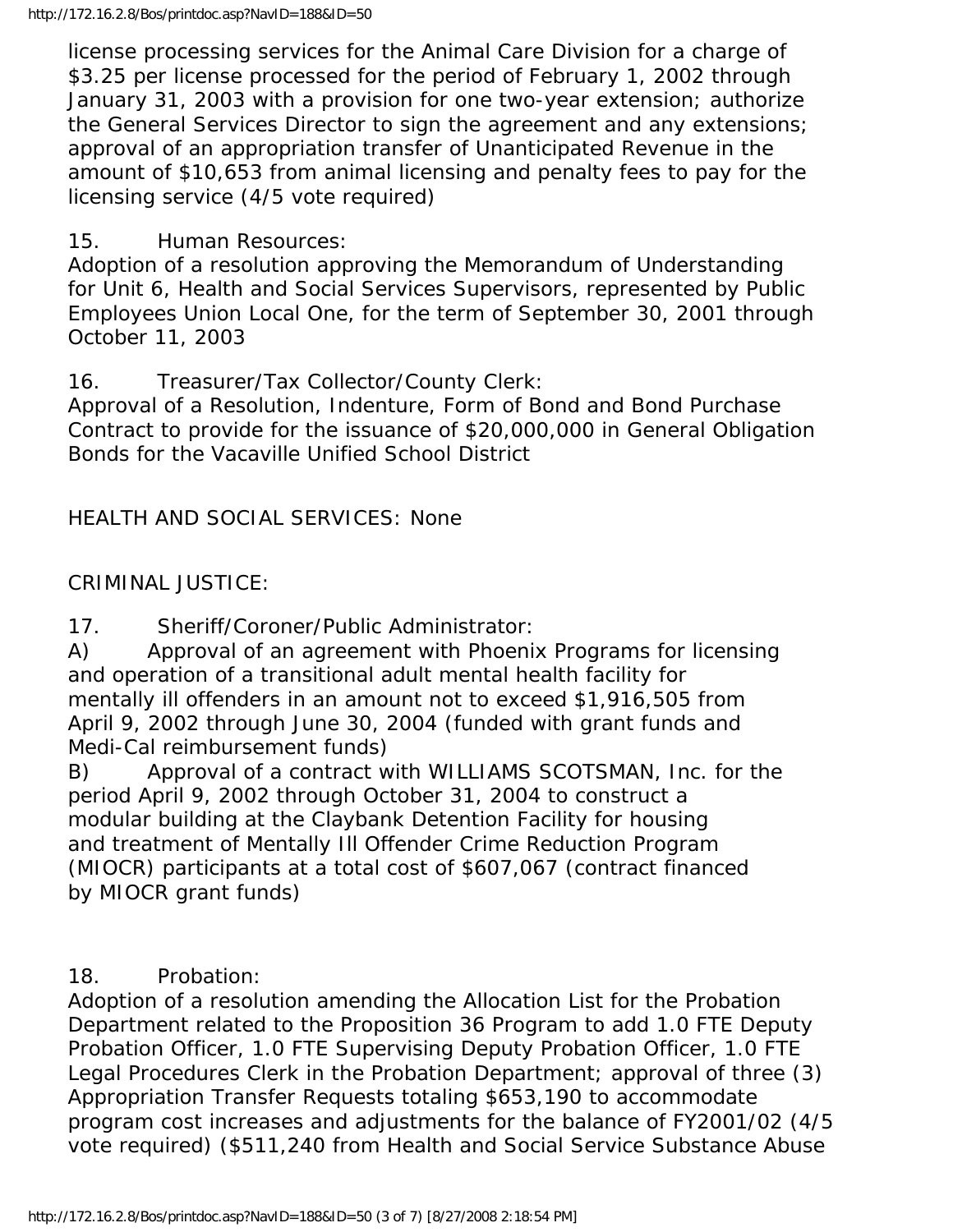Budget Unit 7500/7567 - \$141,950 from Proposition 36 Contingency Fund - \$653,190 to Probation Department Budget Unit 6650/6673)

## LAND USE/TRANSPORTATION

19. Transportation:

Approval of an agreement with Yolo-Solano Air Quality Management District to receive \$15,000 in Clean Air Funds for improvements to Pleasants Valley Road; authorize the Director of Transportation to sign the agreement (no General Fund impact)

20. Environmental Management:

Adoption of a resolution approving an amended records'' retention schedule for the Environmental Health Division

OTHER: None

## SCHEDULED CALENDAR

21. Rescheduled Consent Items: (Items pulled from Consent Calendar above)

| A) | E) |
|----|----|
| B) | F) |
| C) | G) |
| D) | H) |

#### GENERAL GOVERNMENT

22. County Administrator:

A) Receive a status report on legislation of importance to Solano County and take action as recommended

B) Receive a presentation and accept a report on the management/organizational study of the Registrar of Voters Office from Strategica, Inc; refer the Study to the County Administrator for review and analysis with any recommendations for implementation to be brought back to the Board within 90 days

## HEALTH AND SOCIAL SERVICES: None

CRIMINAL JUSTICE: None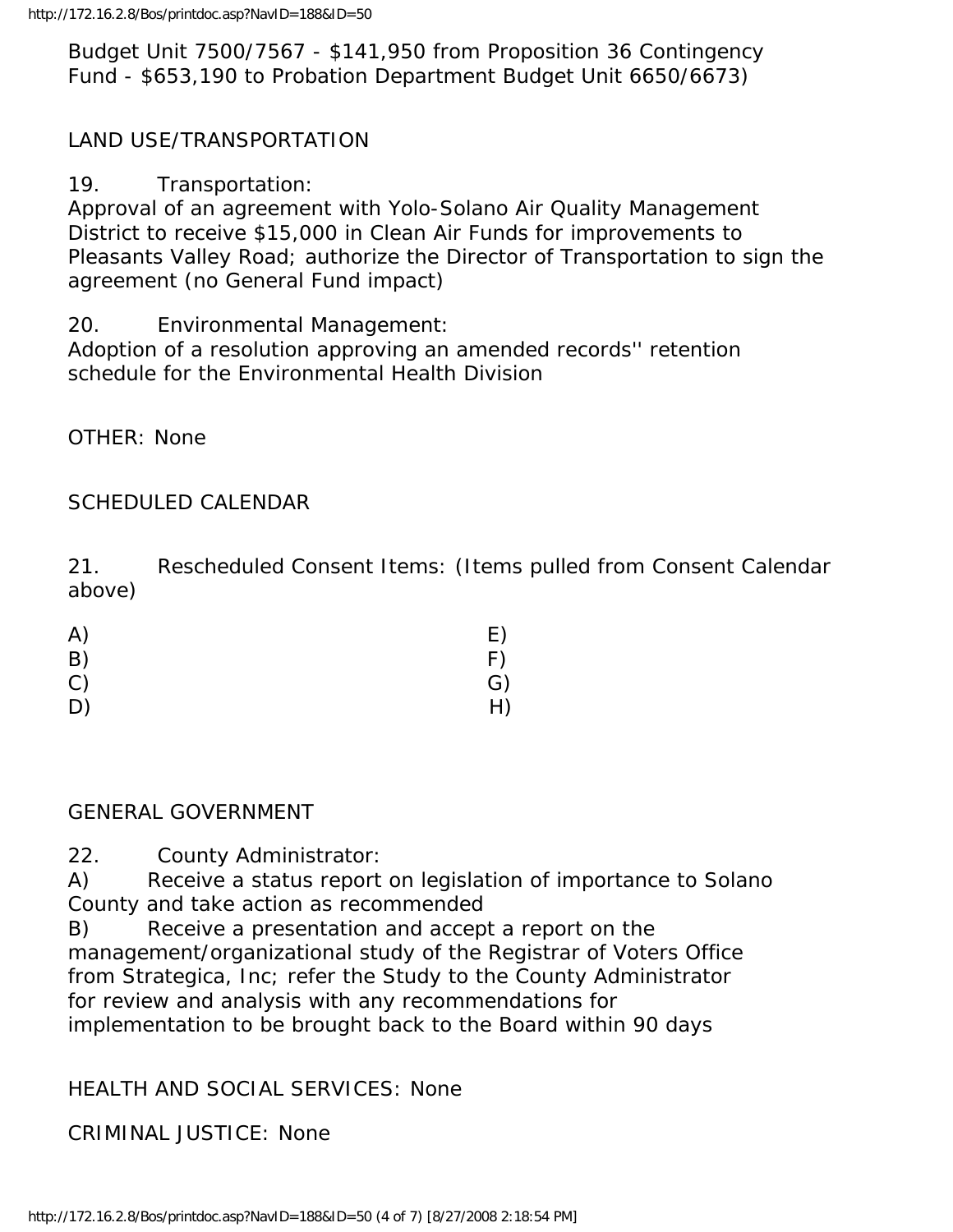#### 2:00 p.m.

#### LAND USE/TRANSPORTATION

#### 23. Transportation:

Receive a presentation from the Solano Transportation Authority (STA) on the Solano Comprehensive Transportation Plan and provide comments

OTHER: None

SPECIAL DISTRICTS GOVERNED BY THE BOARD OF SUPERVISORS: None

MISCELLANEOUS ITEMS

24. Appointments/Resignations to Boards and Commissions:

A) Solano County Children''s Network:

Amend the membership categories in the By-Laws to add the following categories with one (1) representative in each category: Local Child Care Planning Council, Solano County Child Abuse Prevention Council, Maternal, Child and Adolescent Health, SIDS Advisory Committee, Solano Partnership Against Violence, Solano Children and Families Commission, Juvenile Justice Coordinating Council; appointment of Leatrice to the Local Child Care Planning Council category; Denise McBride Delgado to the Child Abuse Prevention Council category; reassign Ana Dineen to the Maternal, Child and Adolescent Health category; Gayla Reiter to the SIDS Advisory Committee category

B) Board of Supervisors:

Reappointment of Richard Gideon to the Solano County Arts Council

C) Board of Supervisors:

Reappointment of Larry Holdener to the Suisun Fire Protection District

25. Adjourn

APRIL MEETING CALENDAR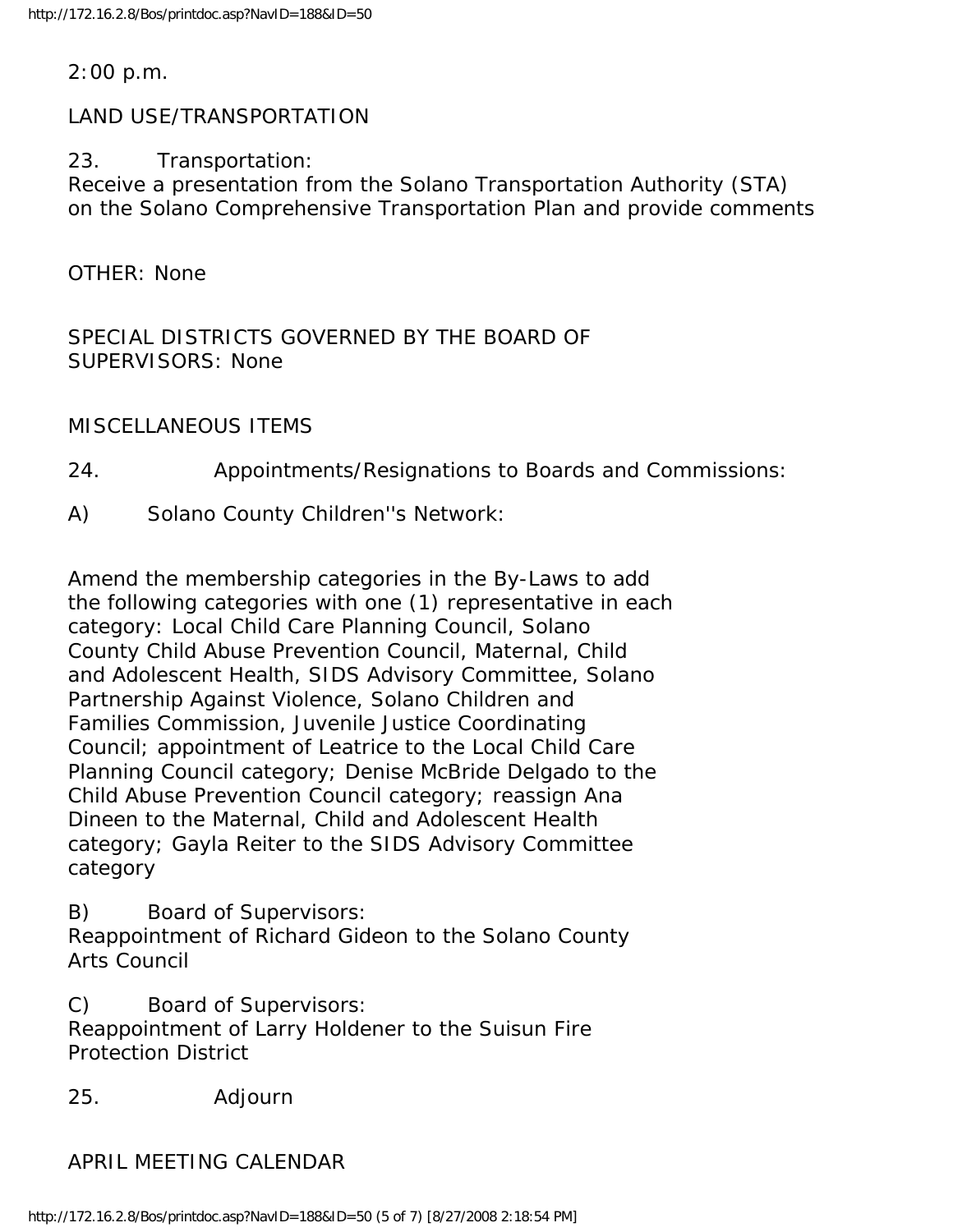#### (DATES AND TIMES SUBJECT TO CHANGE)

4/9 4:00 p.m. Maternal, Child, and Adolescent Health Advisory Board, 1735 Enterprise Dr., Bldg.2, Conf. Rm. 1, FF 4/10 6:00 p.m. Solano Transportation Authority, 333 Sunset Ave, Suite 230, Suisun 4/10 9:00 a.m. Yolo-Solano Air Quality Management District, 1947 Galileo Court, Suite 103, Davis 4/10 6:15 p.m. Solano County Fair Board of Directors, Administration Building, Solano County Fairgrounds, Vallejo 4/10 6:00 p.m. Alcohol and Drug Advisory Board, 1735 Enterprise Dr., Bldg. 3, Conf. Rm. 1, FF 4/11 1:30 p.m. Emergency Medical Care Committee, 1735 **Enterprise** Dr., Bldg. 3, Conf. Rm 1, FF 4/11 6:30 p.m. Solano County Aviation Advisory Commission/Airport Land Use Commission, Nut Tree Airport, Vacaville 4/11 7:00 p.m. Solano County Water Agency, 508 Elmira Rd., Vacaville 4/12 9:00 a.m. Local Task Force for Integrated Waste Management, Fairfield-Suisun Sewer District Office, 1010 Chadbourne Rd., Suisun 4/15 Noon . Child Abuse Prevention Council, Solano County Office of Education, Waterman Room, 5100 Business Center Dr., FF 4/17 9:30 a.m. BAAQMD 939 Ellis St., San Francisco 4/17 2:00 p.m. Health & Social Services Subcommittee, Board of Supervisors Chambers, 580 Texas St., FF 4/17 4:00 p.m. Solano County Equal Employment Opportunity Committee, 580 Texas St.,Third Floor CAO Conference Room, FF 4/18 10:00 a.m. Solano County Zoning Administrator, Environmental Management, 601 Texas St., FF 4/18 1:00 p.m. BCDC, MetroCenter, 101 Eighth St., Oakland 4/18 4:30 p.m. Solano County Community Action Agency